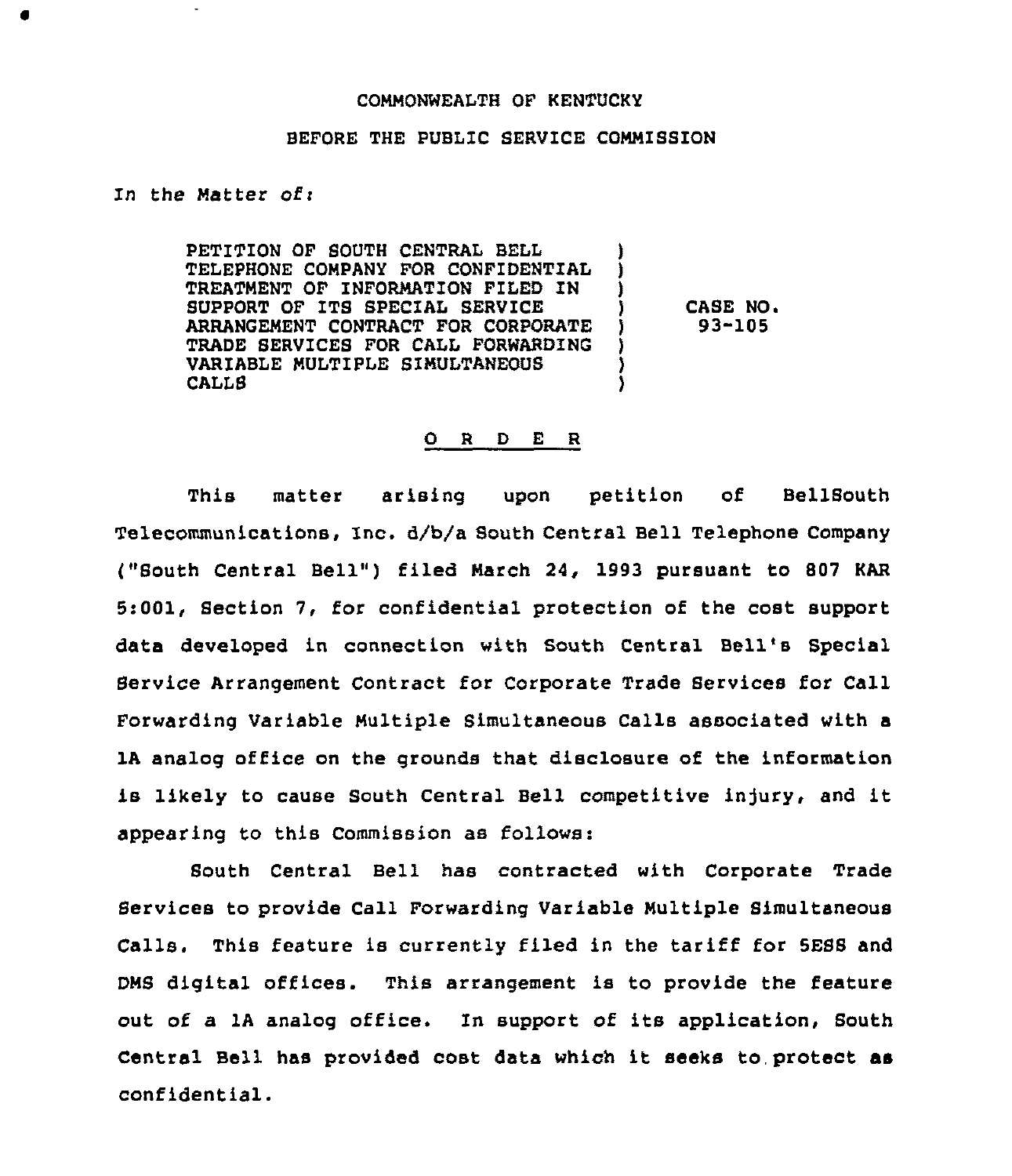The information sought to be protected is not known outside of South Central Bell and is not disseminated within South Central Bell except to those employees who have a legitimate business need to know and act upon the information. South Central Bell seeks to preserve the confidentiality of the information through all appropriate means, including the maintenance of appropriate security at its offices.

KRS 61.872(1) requires information filed with the Commission to be available for public inspection unless specifically exempted by statute. Exemptions from this requirement are provided in KRS  $61.878(1)$ . That section of the statute exempts 11 categories of information. One category exempted in subparagraph (c) of that sectic. is commercial information confidentially disclosed to the Commission. To qualify for that exemption, it must be established that disclosure of the information is likely to cause substantial competitive harm to the party from whom the information was obtained. To satisfy this test, the party claiming confidentiality must demonstrate actual competition and a likelihood of substantial competitive injury if the information is disclosed. Competitive injury occurs when disclosure of the information gives competitors an unfair business advantage.

South Central Bell's competitors for Call Forwarding service are providers of customer premises equipment and PBX systems. Oisclosure of the cost information sought to be protected would allow providers of such equipment to determine South Central Bell' costs and contribution from the service, which competitors could

 $-2-$